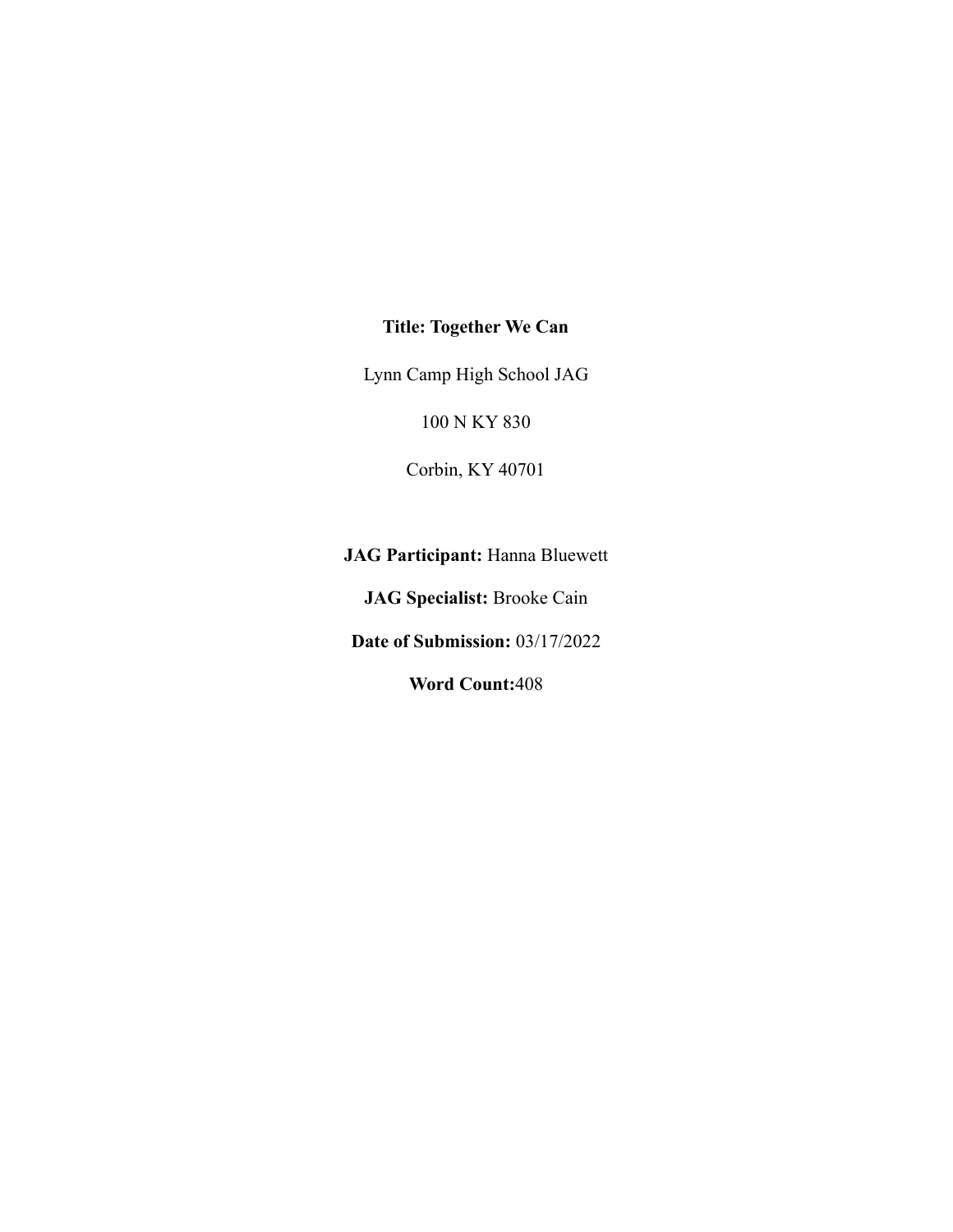Together we can! When we think about that, what does it make you think? Teamwork and coming together as a family and finding who you are right? With that being said let me tell you about some obstacles I have had in my life and how JAG has helped me overcome these challenges. I grew up living with my grandparents since my parents were heavily involved in substance abuse. Growing up without parents has been rough and it caused me to be super shy. Growing up I have always felt isolated and just all alone like I had no one. Since I moved around so much as a kid I never really had friends but when I entered the JAG classroom I was welcomed by a wonderful teacher and lots of wonderful peers. Being in JAG I have found my voice, I started making friends and opening up from being shy and reserved. I even ran in the Career Association Election and was elected historian.

I have realized that my fellow JAG members are my team! By coming together we help each other open up and we find our voices as JAG members in a classroom that has become our safe place. It has really impacted me and changed the way I view life. It has changed the way I look at my future and who I want to be. I now know that I can overcome certain situations or obstacles and it helps to know others have done the same.

I also realized the resilience in JAG members and the courage they have to step up and help fellow members following a tragedy. Since being in JAG it has made me see how we come together like on December 10, 2021, when a tornado hit in the Western part of Kentucky and destroyed so many small towns. JAG Kentucky rose to the occasion! We raised money, collected food items, clothes and hygiene items to help our fellow JAG members from the area and their families.

With all this being said, being in JAG has taught me much more than how to do job applications and interviews. Instead, it's taught me about teamwork, leadership, resilience,